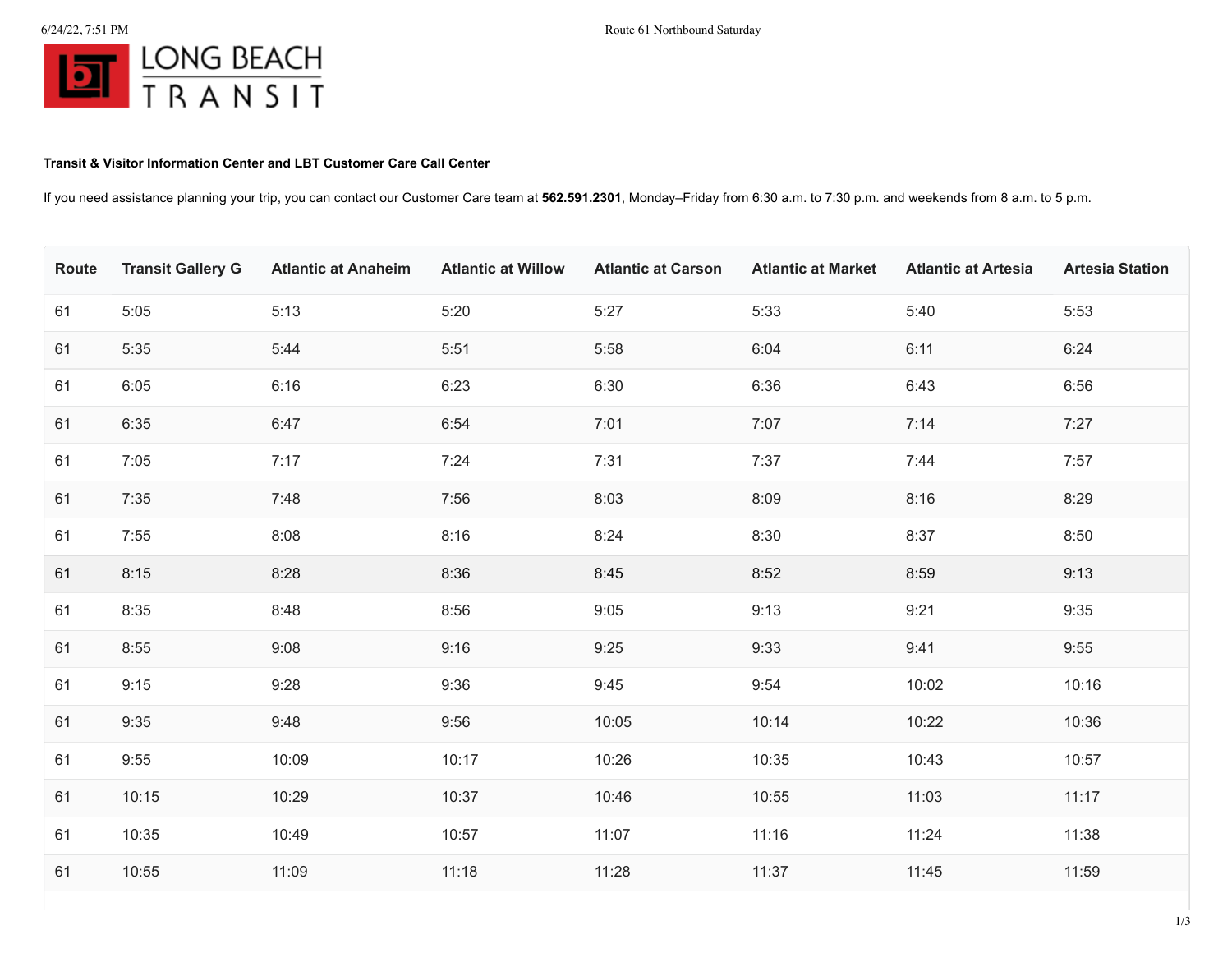6/24/22, 7:51 PM Route 61 Northbound Saturday

| Route | <b>Transit Gallery G</b> | <b>Atlantic at Anaheim</b> | <b>Atlantic at Willow</b> | <b>Atlantic at Carson</b> | <b>Atlantic at Market</b> | <b>Atlantic at Artesia</b> | <b>Artesia Station</b> |
|-------|--------------------------|----------------------------|---------------------------|---------------------------|---------------------------|----------------------------|------------------------|
| 61    | 11:15                    | 11:29                      | 11:38                     | 11:48                     | 11:57                     | 12:05                      | 12:19                  |
| 61    | 11:35                    | 11:49                      | 11:58                     | 12:08                     | 12:18                     | 12:26                      | 12:40                  |
| 61    | 11:55                    | 12:09                      | 12:18                     | 12:28                     | 12:38                     | 12:46                      | 1:00                   |
| 61    | 12:15                    | 12:29                      | 12:38                     | 12:49                     | 12:59                     | 1:07                       | 1:21                   |
| 61    | 12:35                    | 12:49                      | 12:58                     | 1:09                      | 1:19                      | 1:27                       | 1:41                   |
| 61    | 12:55                    | 1:09                       | 1:18                      | 1:29                      | 1:39                      | 1:47                       | 2:01                   |
| 61    | 1:15                     | 1:29                       | 1:38                      | 1:49                      | 1:59                      | 2:07                       | 2:21                   |
| 61    | 1:35                     | 1:49                       | 1:58                      | 2:09                      | 2:18                      | 2:26                       | 2:40                   |
| 61    | 1:55                     | 2:09                       | 2:18                      | 2:29                      | 2:38                      | 2:46                       | 3:00                   |
| 61    | 2:15                     | 2:29                       | 2:38                      | 2:49                      | 2:58                      | 3:06                       | 3:20                   |
| 61    | 2:35                     | 2:49                       | 2:58                      | 3:08                      | 3:17                      | 3:25                       | 3:39                   |
| 61    | 2:55                     | 3:09                       | 3:18                      | 3:28                      | 3:37                      | 3:45                       | 3:59                   |
| 61    | 3:15                     | 3:29                       | 3:38                      | 3:48                      | 3:57                      | 4:05                       | 4:19                   |
| 61    | 3:35                     | 3:49                       | 3:58                      | 4:08                      | 4:16                      | 4:24                       | 4:38                   |
| 61    | 3:55                     | 4:09                       | 4:17                      | 4:27                      | 4:35                      | 4:43                       | 4:57                   |
| 61    | 4:15                     | 4:29                       | 4:37                      | 4:47                      | 4:55                      | 5:03                       | 5:17                   |
| 61    | 4:35                     | 4:49                       | 4:57                      | 5:07                      | 5:15                      | 5:23                       | 5:37                   |
| 61    | 4:55                     | 5:08                       | 5:16                      | 5:26                      | 5:34                      | 5:42                       | 5:56                   |
| 61    | 5:15                     | 5:28                       | 5:36                      | 5:45                      | 5:53                      | 6:01                       | 6:14                   |
| 61    | 5:35                     | 5:48                       | 5:56                      | 6:04                      | 6:12                      | 6:20                       | 6:33                   |
| 61    | 5:55                     | 6:08                       | 6:15                      | 6:23                      | 6:31                      | 6:39                       | 6:52                   |